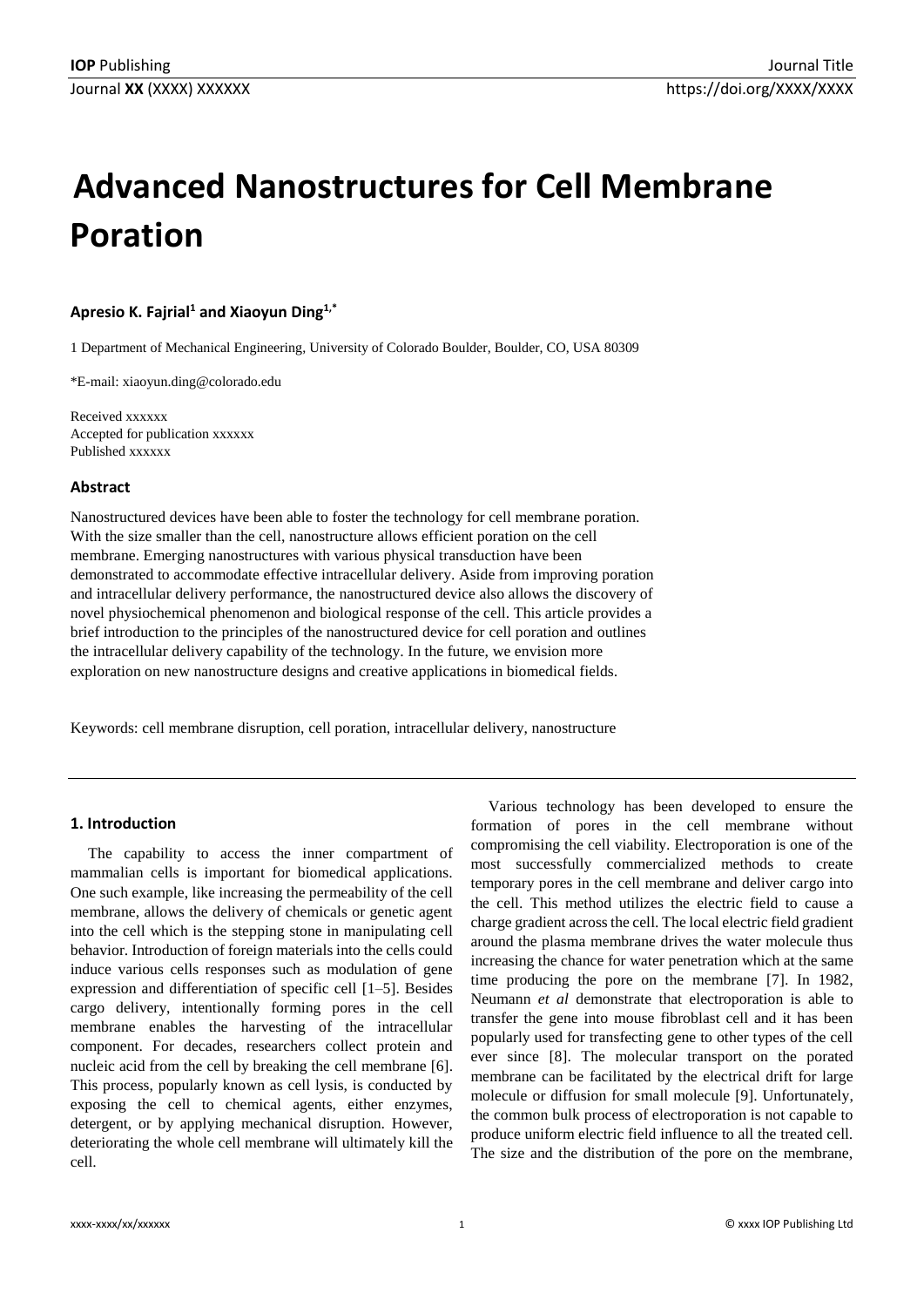thus, are not homogeneous and may not allow the specific substance to be delivered [10].

Aside from chemical agent and electrical field, many other physical methods have been demonstrated to break cell membrane efficiently. [11]. Ultrasound acoustic cavitation shock wave has been able to accommodate DNA transfection into mammalian cells [12–14]. Moreover, shear stress from the oscillating bubble produced by the acoustic wave is able to compromise the cell membrane integrity. Beside acoustic energy, mechanical force to break the cell membrane can be introduced by the fluid flow. A high-speed jet flow of solution with cargo can penetrate the cell seamlessly in vivo [15]. Likewise, shear stress from micromechanical structure also allows a high transfection rate [16]. Similar to the acoustic shock wave, the laser can generate highly localized energy which wounds the cell membrane [17,18]. Although the throughput is far less than the ultrasonic device, the precision of the laser allows a specific cell to be targeted with high efficiency [19,20].

The emerge of nanotechnology has shed light on new cell membrane poration technology. With the size of up to a few hundred nanometers, nanotechnology has the perfect scale to manipulate the cell and its organelles whose dimensions are in the order of few microns. By using a submicron structure, the cytosol is accessible for interrogation with minimal disruption to the cell. In drug delivery study, nanotechnology gains a huge fame especially due to its role in enhancing the efficacy and specific targeting of the drug into the target site [21]. Additionally, the power of nanotechnology is capable to alleviate specific limitation of former cell poration technology by providing precision and accuracy, reducing the adverse effect, and increasing yield and efficiency of the method.

In this article, we provide a summary of recent technology for cell membrane poration that utilizes nanostructures. Specifically, we discuss the advanced nanostructures that are implemented as a platform for cell membrane poration. Therefore, nanoparticles that may be consumed by the cell, such as quantum dots, silica nanoparticle, and metal nanoparticle, are not covered in the discussion. We describe several poration mechanisms of the nanostructure and categorize it based on the transduction principle that determines the poration mechanism. We examine the performance for cargo delivery of the various nanostructurebased cell membrane poration technology. Finally, we will also provide insight into the new opportunities of nanotechnology for cell membrane poration and molecular cell biology applications.

## **2. Mechanical Poration**

Mechanical poration is the most straightforward mechanism for breaking the cell membrane. In general, the mechanical poration is analogous to surgeon blade cutting the patient tissue. The mechanical forces cause enough stress on



poration. (a) Seeding of the cell on the nanostructure, adapted with permission from [22], Copyright 2014 Springer Nature. (b) Spatially controlling the nanostructure, adapted from [23].

the cell which generates discontinuity to the plasma membrane. In a mammalian cell, lipid bilayer composing the plasma membrane is typically around 10 nanometers thick and might vary depending on the chemical content of the layer [24]. Therefore, a mechanical structure with a larger feature than the lipid bilayer thickness is supposedly capable to break the plasma membrane.

Nanostructure has been proven to enhance cell membrane disruption. For example, nanoscale barb developed by Di Carlo *et al* efficiently lysed cell and improves the accessibilities of the protein content [25]. The barbs have a really sharp tip with a radius of curvature smaller than 25 nm. Similar with nanoscale barb, arrays of silicon pillar with a sharp tip, called nanoblade, can rapidly lyse the cell with better protein extraction performance compared to chemical cell lysis [26]. Random formation of the sharp tip such as the hierarchical silicon nanospikes and nanowires also allow high throughput protein extraction and at the same time isolating the genetic materials of the target cells [27–29]. Although the main reason for improvement for lysate extraction using sharp nanostructure is not clearly understood, we assume that the nanostructure acts as a fine grater for the cell. In comparison to chemical lysis employing detergent to compromise the cell membrane, mechanical nanostructure combined with the driving force from the fluid flow rupture the plasma membrane through strong shear stress owing to the sharp nanoscale tips. In addition, incorporating detergent or other chemicals for lysis may cause denaturation of the protein and other biomolecules. The absence of any chemical in the mechanical lysis procedure preserves the biochemical content of the cells. This reason might also explain the higher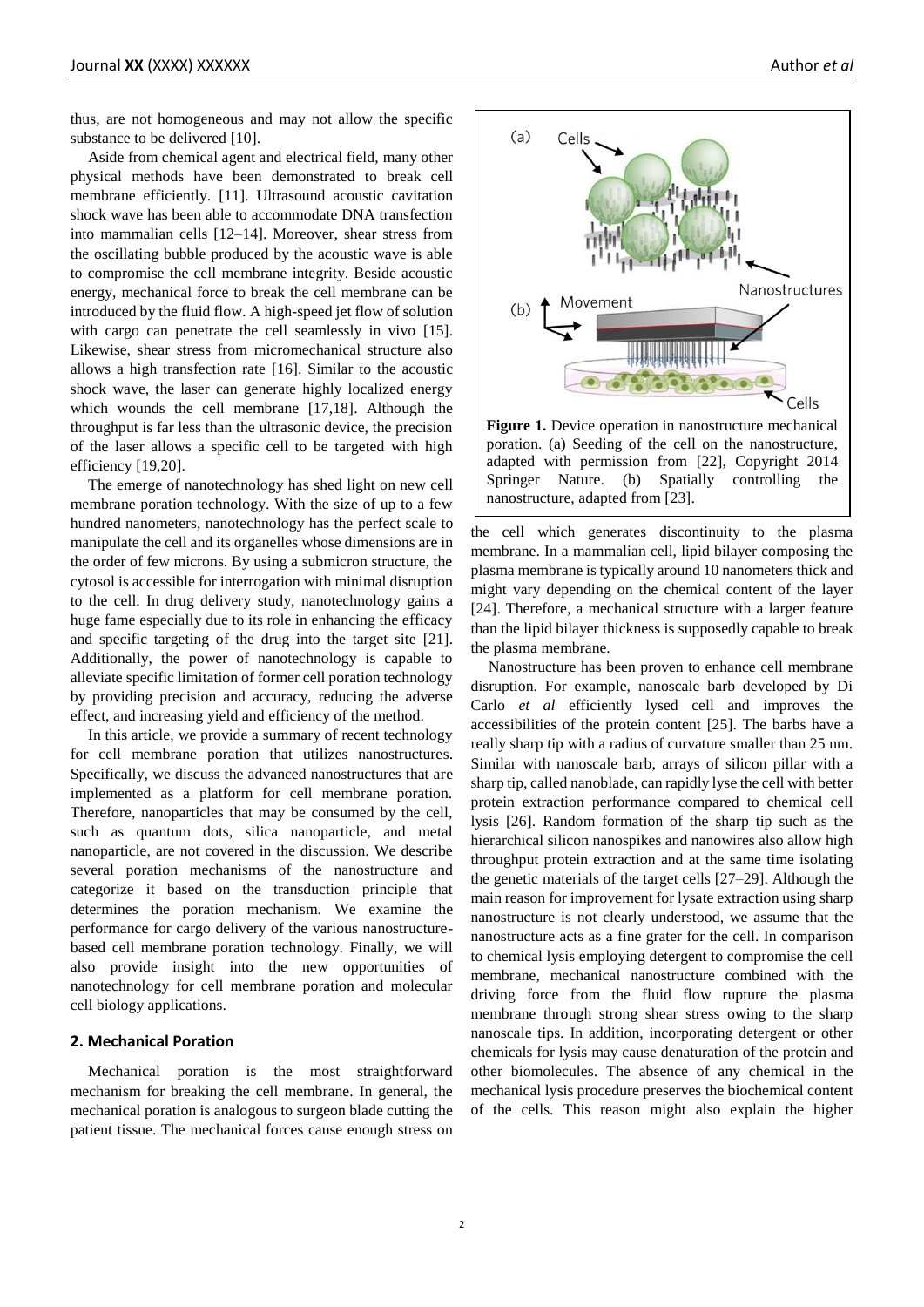extraction yield of the nanostructured devices compared to chemical lysis.

For cell lysis, the mode of operation is usually by flowing the cell through the structure. Oftentimes, this type of mode of operation integrates the nanostructure in a microfluidic channel where the cell is flown. However, for the cell poration, the mode of operation needs to ensure it is minimally invasive to the cell and maintain the cell viability. Figure 1 represents the mode of operation for the cell poration using mechanical nanostructure. Devices harnessing mechanical energy for cell poration are usually operated by seeding the cell right on the nanostructured materials or by controlling the nanostructure itself. High aspect ratio nanostructures, such as vertically-aligned nanowires, are capable of direct penetration to the cell membrane as the cell spread over the substrate [30]. Whereas, a single nanostructure like nanopipette and nanoneedle, fabricated by modifying AFM tip, can be spatially manipulated to puncture the cell membrane [31,32].

In the first mode of operation of the cell poration device, i.e. seeding the cell on the substrate depicted in Figure 1(a), the penetration of nanostructure is mainly driven by the properties and the types of the cell itself. Puncturing the plasma membrane of the stiffer cell requires less strain and tension compared to the softer cell. Experimental observation shows that lipid membrane could fail when the tension is 1-10 mN/m and the rupture strain is 1-5% [33–35]. Using mechanical model, Xie and coworkers calculated critical tension of membrane failure of 5.6 mN/m and varying rupture strain: 0.7% for a stiff cell, 2% for a regular cell, and 6% for a soft cell [30]. The critical tension value does not assure membrane penetration; it only indicates a threshold value above which penetration of nanowire will start occurring. The mechanisms of how vertical nanowire breaks the cell membrane are described in two ways: impaling and adhesion. The impaling mechanism specifies that the penetration occurs when the rounded cell initially contacts the nanowire and the membrane is deformed by the gravitational force. Therefore, the cell does not well adhere to the substrate. On the other hand, the adhesion-mediated mechanism affirms that the cell membrane deformation occurs over a longer period of time compared to the impaling mechanism. The binding of the cell membrane onto the substrate induces a local force between the nanowire and the membrane. The former mechanism is suitable to explain the membrane penetration for cells that are typically grown in suspensions such as B cell and T cell of the lymphocyte family. However, the impaling mechanism also suggests that higher aspect ratio and smaller diameter nanowire is vital to break the cell membrane compared to adhesion-mediated cell membrane disruption. Shalek *et al* demonstrate experimentally that longer and sharper nanowire with height 2-3 um and a diameter less than 150 nm is required to ensure effective penetration into mouse B and T cells [36]. Unfortunately, this long and sharp nanowire will reduce the

viability of adherent cells which is likely caused by nuclear penetration. From their result, obviously, the size and geometry of the nanostructure also define the poration performance of the device. Extensive study has shown that the nanoneedle with cylindrical shape and diameter of less than 400 nm can penetrate non-invasively into human epidermal melanocyte, HEK293 cell, and breast cancer-derived MCF-7 cell [37]. By increasing the diameter up to 800 nm, the nanoneedle starts to compromise the viability of all the aforementioned cells.

Figure 1(b) portrays the second mode of operation which penetration is caused by controlling the nanostructure. When manipulating the nanostructure, more parameters beside the cell properties and nanostructure characteristics need to be considered. In general, the critical driving factors which determine the effectiveness of membrane poration using controllable nanostructure is how the nanostructure is being moved. The tension generated by the movement of the nanostructure on the cell membrane is determined by the force imposed to the membrane. Nanoneedle with a diameter of 200 – 300 nm, force at around 1-2 nN and indentation of more than 1 um is sufficient to puncture the plasma membrane of human epidermal melanocyte [31,38]. Smaller diameter nanoneedle with straight side wall requires less force to penetrate the cell membrane in comparison to the larger and tapered one [38]. Combining arrays of diamond nanoneedles with diameter around 300 nm and centrifugation with speed 300 – 400 rpm, Wang *et al* demonstrated that the system could efficiently poke fibroblast, and even, primary neuron cells [39]. The calculated force generated by their system is approximately 2 nN per needle. According to Angle *et al*, the penetration forces required to puncture the cell membrane depends on the probe sharpness but not the properties of the cellular architecture [40]. Moreover, for low force operation, sharp nanostructure design with a tip in the size of less than 250 nm is suggested. A variety of single nanostructure has been conceived with multiple functionalities such as femtoliter liquid injection, molecule delivery, organelle probing, and electrical signal recording [41–44].

Using only mechanical force for cell poration is expected to not induce obnoxious cell responses due to biochemical activation which commonly occurs when using chemical agents or the viral vector [45,46]. Also, specific control over number and size of pores is possible. As long as the nanostructure is able to be fabricated, the desired output of how the structure breaks the cell membrane can be designed. On the other hand, the fabrication issue remains as the challenge of the widespread adoption of the mechanical nanostructure for cell membrane poration. Until now, the nanofabrication process is usually conducted in a clean room which does not come cheap. In addition to costly fabrication, the mechanical nanostructure design might need to be customized specifically for each cell type, not a kind of one-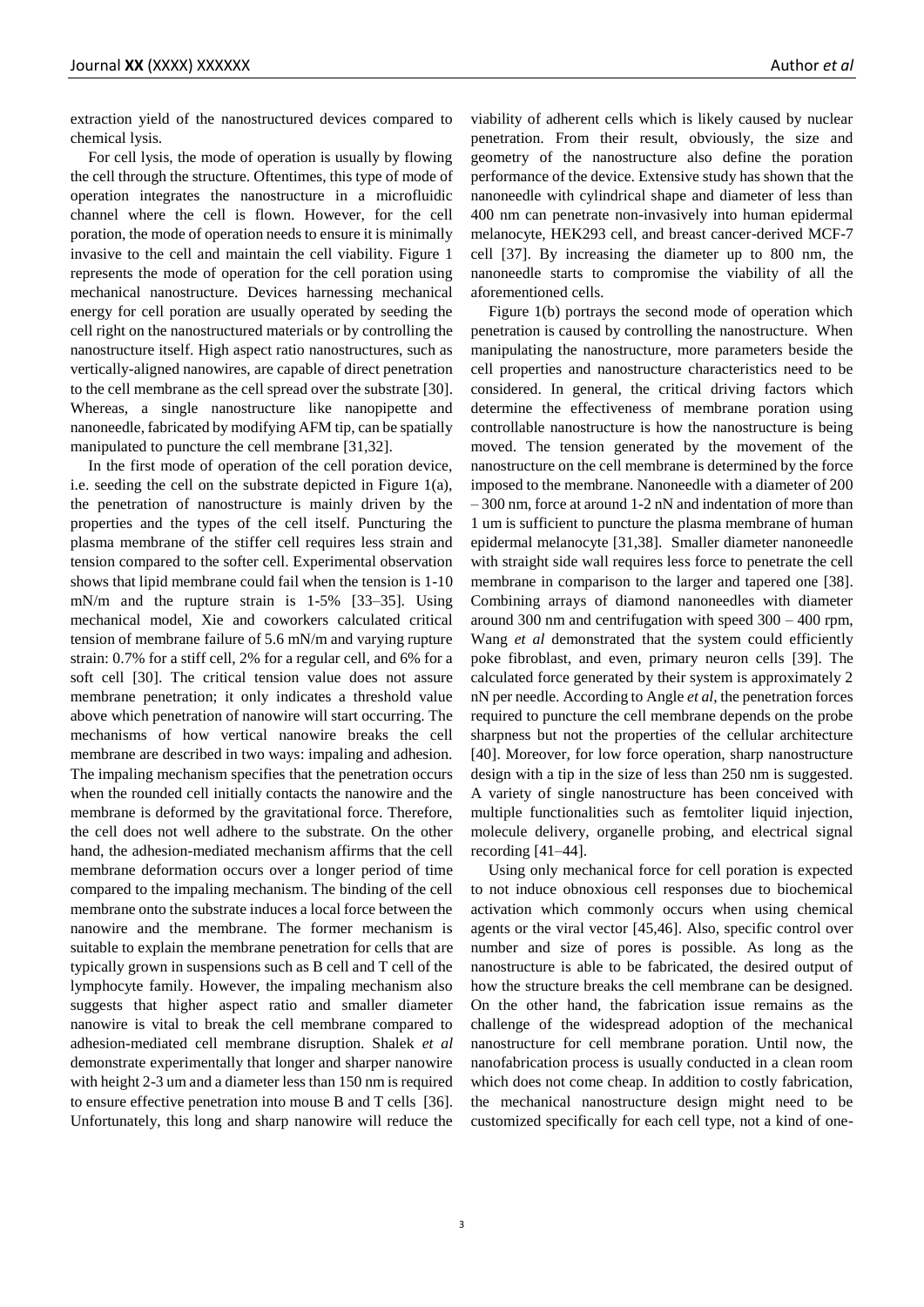

size-fits-all technology. The effectiveness of the nanostructure for cell poration highly depends on the suitability of the cell dimension with respect to the structure geometry. For example, too large deformation experienced by the cell can lead to harmful mechanotransduction or even DNA damage due to nuclear deformation [47–51]. Regardless of its complex design and fabrication method, the nanostructure still provides a promising future for the cell poration technology.

## **3. Electroporation**

Infusing electric field via the nanostructure contributes several major advantages for cell electroporation. The commonly used bulk electroporation requires a high voltage in the order of several kilovolts and creates random pore formation on the surface of the cell membrane. The high electric field may lower the cell viability when exposing the electric field to a larger area of the cell, it may cause an ionic imbalance in the intracellular environment that could lead to cell death [55]. The pH around the cathode of the electroporation system is also prone to change which would be toxic to the cell [56]. In addition, some electro-sensitive particles for intracellular delivery such as quantum dots or negatively charged molecules could aggregate and dysfunction when transferred using bulk electroporation [57,58]. In contrast, the nanostructure mediates a localized electric field which causes gentler disruption yet effective [59]. When coupled with the nanostructure, such as carbon

nanotubes or nanoelectrode gap, the required electrical input could decrease significantly due to the electrical field enhancement on the tip of the nanostructure [60–63]. The low applied voltage in the nanostructure-mediated electroporation prevents bubble formation which indicates minimal electrochemical reaction that may compromise cell viability [64]. Additionally, a high-throughput cell processing device using electroporation mechanism can be realized with low energy consumption [65].

Harnessing the nanostructure for electroporation can uncover a novel mechanism for the cell permeabilization and cargo delivery transport. The molecular transport process in bulk electroporation, which permeabilizes the cell membrane randomly on both poles facing cathode and anode, resembles the diffusion phenomenon through the long-live pores [9,66,67]. The diffusion process exhibits a gradual increase of the concentration of the molecule inside the cell. On the other hand, the nanochannel electroporation device as in Figure 2(a) delivers the molecule instantaneously into the cytosolic space within 30 ms [52]. For comparison, bulk electroporation takes 150 s to achieve the same delivery amount which is 3 order of magnitude slower than the nanochannel electroporation. The rapid molecule delivery is theoretically described as a result of field enhanced particle acceleration inside the channel. The nanochannel electroporation also allows precise dosage control by varying the duration of the electric pulse. The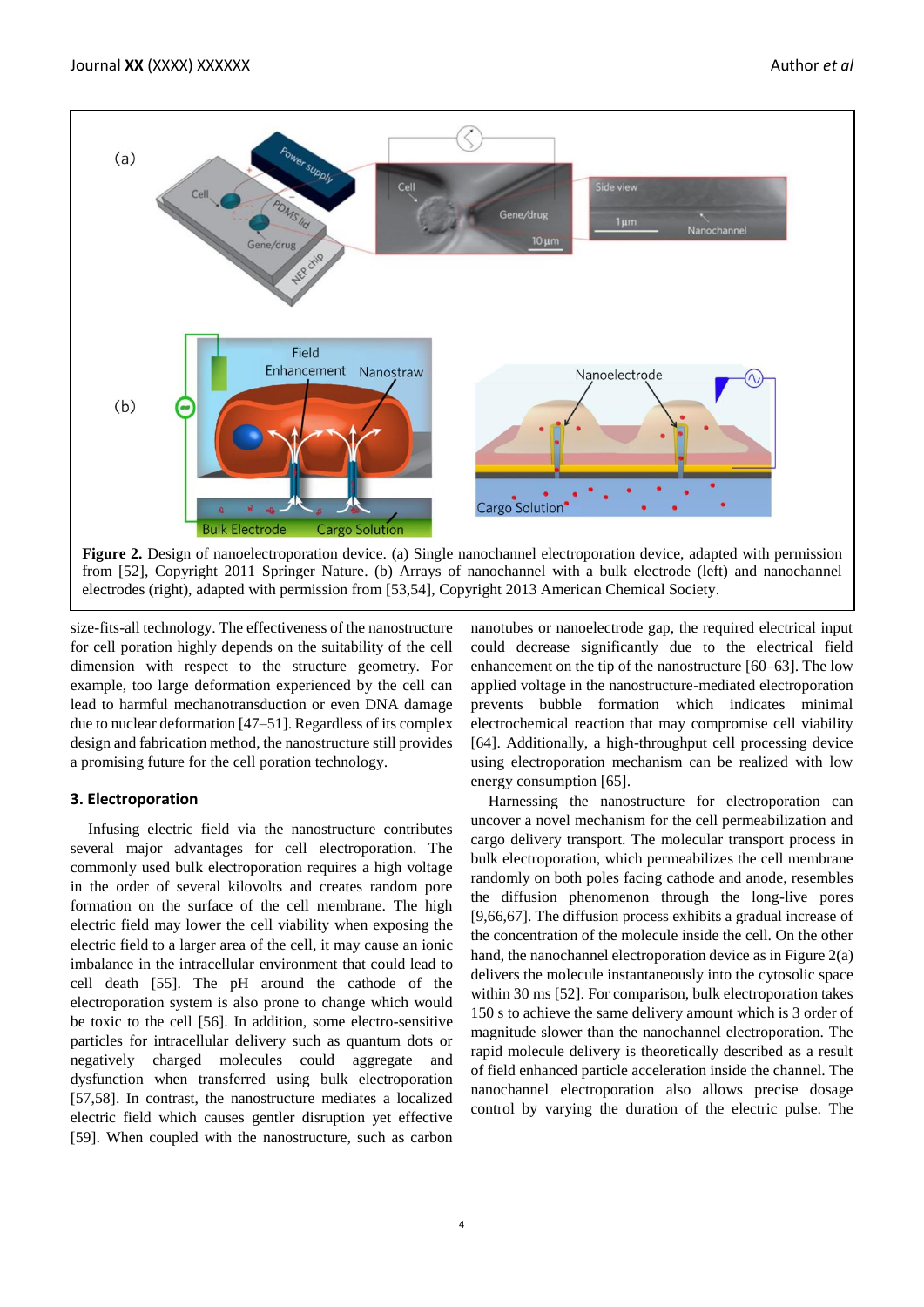ability to precisely control the amount of molecule delivered into the cell is clearly unachievable using bulk electroporation.

Nanostructure arrays for electroporation can be constituted by bulk electrode or nanoelectrodes. Figure 2(b) shows these different setups. The first setup operates by exploiting the nanostructure to help enhance the electric field induced by the bulk electrode that is positioned across the nanochannel [52,53,68]. Clearly, the electroporation setup is similar to the bulk electroporation. Nevertheless, the presences of the nanochannel could improve the field localization when the electrical field is applied across the cell. The molecular delivery into the cell is enhanced by electrophoresis thus controlling the presence of electrical field could modulate the



**Figure 3.** Plasmonic nanostructure device for membrane poration. (a) Crescent-shaped metallic nanostructure, adapted with permission from [76], Copyright 2015 Springer Nature. (b) Gold nanoparticle layer, adapted with permission from [77], Copyright 2016 John Wiley and Sons. (c) Pyramidal sharp-tip gold plasmonic substrate, adapted with permission from [78], Copyright 2017 American Chemical Society. Scale bar, 10 μm

amount of the delivered molecule. The second setup utilizes the nanostructure itself as the nanoelectrode [54,69,70]. Using the later design, selective poration of a specific cell in the same population is possible by only firing certain nanoelectrode. Beside temporal selectivity, the nanoelectrode could also act as a sensing instrument for intracellular signal recording. The nanometer-sized pores generated by the nanoelectrode increase the signal quality of the recorded cell action potential which enables real-time detection of electrical signal alteration due to drug intake [71].

The nanostructure-enabled electroporation provides localized permeabilization of the cell membrane with high intracellular delivery efficacy and minimal disruption even though the throughput is still limited. In order to ensure the localized electroporation to take effect, the cell should be in close contact and tightly sealed to the nanochannel or the nanoelectrode. Current nanostructure-mediated electroporation technology involves adhesion of the cell to the nanostructure in order to fulfill this requirement. Consequently, the system is not suitable for batch processing. For single cell application, close contact between the cell and the structure could be achieved by trapping the cell using optical or acoustic tweezer and locating the cell close to the nanostructure [72,73].

Another challenge of this technology is the complicated fabrication. The nanochannel electroporation device by Lee group exploits the DNA combing and imprinting method which is a recently developed method by their own group [74]. The nanostraw electroporation device by Melosh group combines atomic layer deposition method on membrane template followed by reactive ion etching to expose the hollow nanowire [75]. The device development requires advance knowledge in nanofabrication especially for incorporating new materials in complex geometry [70]. Until now, there are only a handful of research groups who are working on nanoelectrode device for cell study due to a limited expertise in the topic.

#### **4. Optical and Plasmonic Poration**

Conductive materials illuminated by electromagnetic waves that match its resonance frequency could generate a plasmonic effect which in turn produces enormous energy in the form of heat [79]. Metallic nanostructure immersed in water, for example, when irradiated with a laser, produces an explosive bubble due to superheated water [80]. The energy that either comes from the thermal heating or the bubble explosion has been used to enhance membrane permeabilization of the cell [81]. The heat generation in the plasmonic nanostructure highly depends on the shape and geometry of the nanostructure [82]. The local near-field enhancement of the plasmonic effect could be increased by tuning the morphology of the nanostructure [83]. The integration between optical laser system and metallic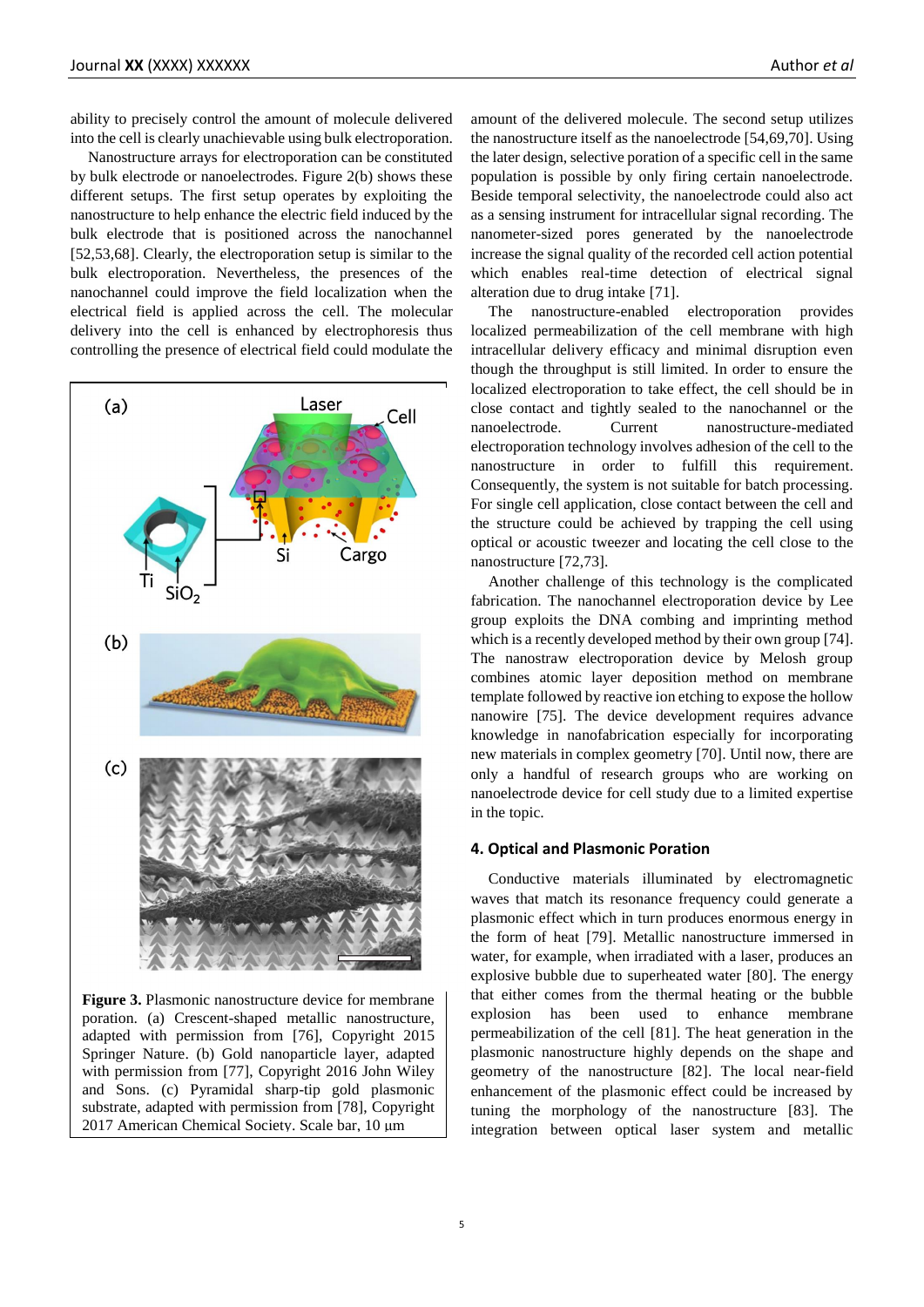nanostructure is able to promote highly effective cell membrane poration [84].

Similar to the mechanical nanostructure, the plasmonic nanostructure that is utilized for cell membrane poration can be in a single structure as well as an arrayed fashion. Chiou group develop single nanostructure called photothermal nanoblade which can cut the cell membrane and load various cargo into a single mammalian cell, ranging from mitochondria to bacteria [85–88]. The nanostructure is fabricated by depositing a thin layer of noble metal onto the surface of the micropipette. Illuminating the metal with a continuous-wave laser would produce the vapor bubble that bolsters the breaking of the cell membrane. The process of vapor bubble generation to cell membrane disruption occurs in less than 200 ns. This type of plasmonic nanostructure is able to create a large window in the cell membrane and at the same time maintains cell viability by conserving the cell structure and allowing rapid reseal of the cell membrane [76]. The nanostructure is intentionally fabricated in crescent shape so that it is able to slice the membrane in a "cat-door" shape [85]. This unique opening shape allows large cargo to be passed without causing too much loss of the cell membrane and cytosol content thus preserving the cell health.

Arrays of plasmonic nanostructures, moreover, could generate pore on a large amount of cell population on the substrate. Figure 3 presents various substrates that have been realized including an array of gold nanoparticles, tipless metallic nanostructures, and sharp-tip metallic nanostructures [76–78,83]. In addition, by resembling the nanochannel electroporation device, plasmonic nanotube substrate support manipulation of the type of the chemicals that need to be delivered after poration [89]. Spatial control of the poration is achievable by controlling the position of the laser beam and the amount of the laser fluence. The sharp tip plasmonic substrates by Wu *et al* (Figure 3(a)) and Saklayen *et al* (Figure  $3(c)$ ) require around 55 mJ/cm<sup>2</sup> even though the type of materials they employ is different; the former adopts thin film of titanium on silicon while the later utilizes gold pyramidal nanostructure [76,78]. On the other hand, tipless plasmonic nanostructures such as gold nanoparticle layers in Figure 3(b) require  $150$  J/cm<sup>2</sup> for effective cell poration which is several orders of magnitude larger than its sharp tip counterpart [77]. As a side note, high laser energy may be phototoxic and harmful for the cell viability. Nonetheless, plasmon-based cell poration device is minimally invasive to the cell considering the rapid membrane disruption involved during the poration process. In spite of that, short wavelength spectrum such as UV has been widely known as a major cause of DNA damage in the cell. Therefore, a safer device could be developed by using an infrared laser to avoid any damage to the living cell. Reducing the laser energy via short pulse laser instead of continuous illumination may inflict less cell damage even though could also compromise poration effectivity.

The utilization of laser setup might hurdle the widespread implementation of the nanoplasmonic device for cell poration. Optical setup with coherent laser source is complicated and rather unaffordable in general. The laser needs to scan the plasmonic substrate which usually occurs slowly depending on the intended laser fluence. Wu *et al* reported that this limit the delivery efficiency of their device [76]. The temporal delay of the plasmon activation will allow the cell to heal before the cargo can be delivered. For efficient energy transfer, the laser excitation wavelength has to be well adjusted according to the nanostructure morphology [82]. Therefore, a methodical design of the size, shape, and geometry of the nanostructure has to be done prior to fabrication because out of resonance excitation would not produce plasmon effect. Despite these challenges, the nanoplasmonic poration device can be integrated with other application such as the biosensor. Surface plasmon resonance has been intensively developed for sensing and quantization of assorted biomolecules [90]. In addition, the plasmon excitation might also be generated using electrically pumped nanolaser that can be monolithically combined with the nanostructure substrate [91–93]. These technologies will definitely improve mainstream adoption of the nanoplasmonic method for cell membrane poration in the future.

#### **5. Discussion**

The cell poration could provide direct access into the intracellular compartment of the cell. Naturally, cellular uptake proceeds through the endocytic pathway which is mediated by copious proteins and biomolecules [94]. The chemical substances captured with the aid of endocytosis is then consigned into the vesicle. The majority of foreign particles are perceived as a threat to the cell, therefore, the vesicle function as a trap for unwanted substances. Particles that are unable to escape will follow a degradation procedure by the lysosome. From this perspective, the ability to flee the vesicular trap is the rate-determining step for particle uptake during endocytosis. In contrast, direct cytosol access allows cargo from the extracellular environment to bypass the endosomal pathway. The creation of pore by the nanostructure could facilitate particle transport through diffusion or other physicochemical approaches which is not particularly depending on how the cell responds to the particle. Therefore, the cell poration allows delivery of cargo beyond genetic materials such as protein, artificial nanoparticles, organelles, or even bacteria. Delivering those substances into the cell may allow stem cell reprogramming, organelle labeling, measurement of the intracellular environment, and tracking the intracellular dynamics [95–98].

The delivery efficiency using the nanostructure is different for each technology based on the mode of operation, type of cell, the geometry of the structure, and the type of cargo. The majority of the single nanostructure can successfully deliver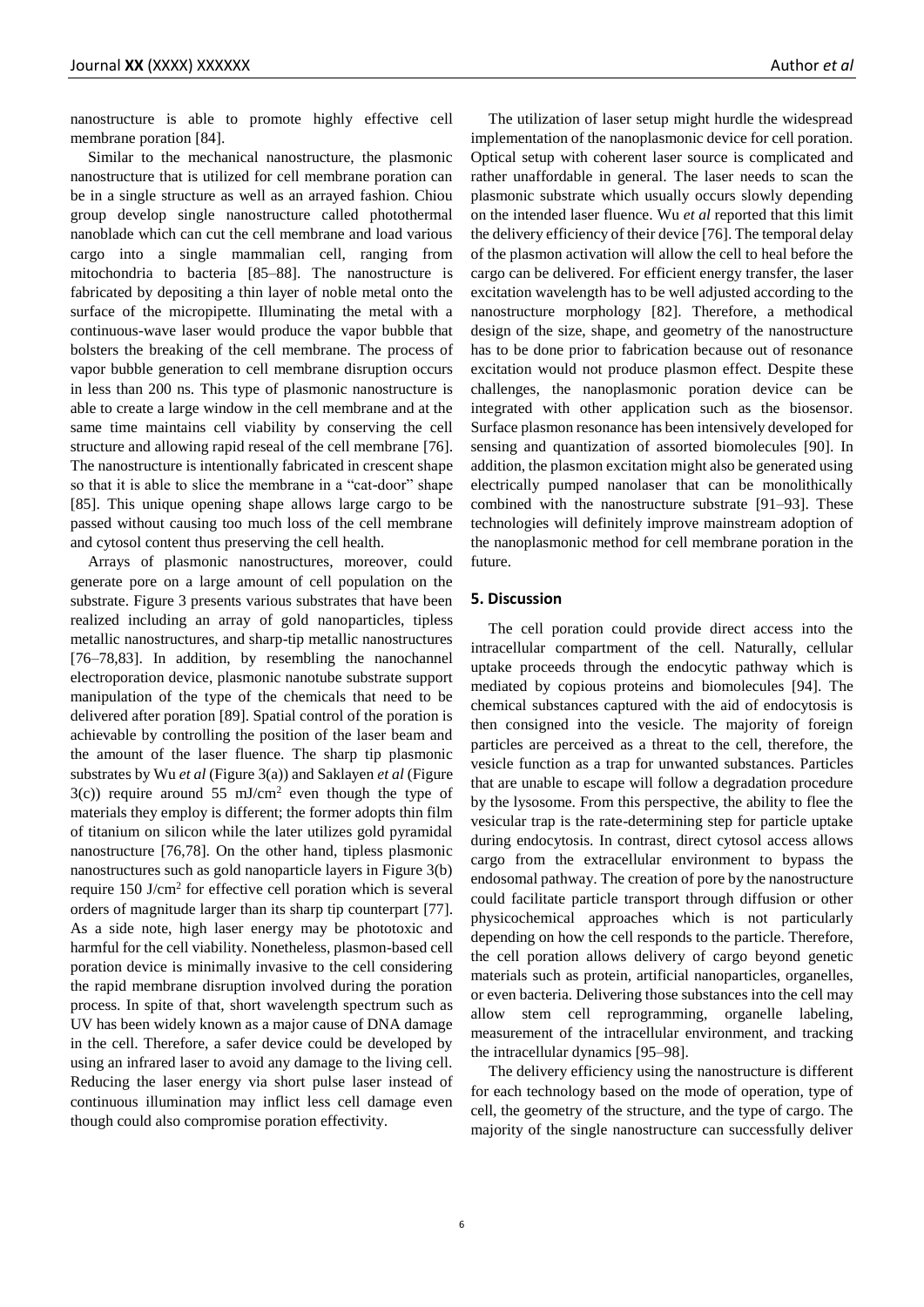cargo due to precise control of the structure into the cell, or by moving the cell to the nanostructure. Earlier version of this technology employed micromanipulator to steer the nanostructure [32,41,85,86,88,99]. Later on, the nanostructure is often fabricated along the AFM probe, therefore, the positioning of the structure can achieve nanoscale resolution using the piezoelectric actuator [31,37,43,59]. For the same purpose, manipulating the cell position using optical tweezer has also been demonstrated [52]. Even though single nanostructure manipulation can deliver cargo effectively, this process limits the study into a single cell. Scaling up the cargo delivery process of the single nanostructure may be assisted by automating the nanostructure manipulation using threedimensional stage controller. The automatic stage apparatus, called CellBee, is able to handle up to 10 cells/min [100].

More favorable approach to increase the cargo delivery throughput is by applying arrays of the nanostructure and interfacing them with a population of cells. A summary of the delivery performance of nanostructure arrays is listed in Table 1. In a special case, the nanostructure arrays may perform intracellular delivery in the tissue-level domain such as plasmid DNA delivery to promote neovascularization of muscle tissue [101,102]. Various types of nanostructures have demonstrated successful cargo delivery into living cells and each of them has their own superiority over the others. Nanostructure mechanical poration requires no other supporting instrument such as the signal generator or laser setup. However, mechanical poration is usually less effective in delivering nucleic acid compared to electrical-based poration technology due to the lack of electrical driving force of the charged molecule. For electrical poration, the dosage of the delivered particle may be controlled through the amount of electric pulse. Yet, close contact of the cell and the nanostructure is required in order process to take effect. This is a huge challenge for the suspension-grown cell. Plasmonicbased nanostructure poration allows larger pore to be created without adverse effect to the cell health. But the number of the treated cell is limited to the laser scanning speed due to the typical laser beam spot only allows a small area to be exposed.

Upon cell poration by the nanostructure, treated cells can be harvested by following common cell culture procedures. Cells grown in suspension can be removed directly from the nanostructured device and restored back in the incubator for further use. Treated adherent cells are usually incubated on the device for 24 hours [103,104]. After incubation, the cells are detached by trypsin and washed. Subsequently, harvested cells can be examined by various biological assays.

In general, cell membrane poration using the nanostructures can preserve the cell viability of the cell in the range of 75% to 98%. However, delivery efficiency is highly diverse (see Table 1). Small molecules, such as propidium iodide and calcein, have the highest delivery efficiency. This condition happens due to two main reasons. First, small molecules with small radius will diffuse faster due to the transport kinetics. Therefore, small molecules will accumulate quickly in the cell resulting in more delivery efficiency. Incorporating active actuator such differential pressure chamber may assist the delivery of larger molecule [76]. Although less size-dependent diffusion takes the role in the process, the delivery efficiency for large cargo is still unable to match small molecule efficiency. The second reason is the varying degree of membrane repair time depending on the wound size. Larger pore tends to be repaired faster due to  $Ca^{2+}$ signaling while small pore repair takes longer time thus stay stable for a longer period of time [9]. In the presence of  $Ca^{2+}$ ion at physiological concentration, the plasma membrane usually reseals in as few as 30 seconds [105]. Delivery of small molecules may reach up to 95% efficiency using a variety of nanostructure device. For large cargo such as bacteria, the delivery efficiency that has been achieved is 50% by plasmonic nanostructure device which offers rapid membrane poration [76]. An important thing to note is that transfection of the cell using naked DNA plasmid is less likely to succeed. Oftentimes, the nucleic acid is coupled with liposome to facilitate the transport to the nucleus [106]. Hence, cargo pre-treatment may be needed to achieve high delivery efficiency.

#### **6. Summary and Outlook**

In this paper, we have reviewed recent nanostructured devices for cell membrane poration. The nanostructures discussed in here utilize the physical approach to generate temporal disruption in the cell membrane. The proof-ofprinciple works described here demonstrate that nanostructure allows high delivery efficiency of various cargo into the cell without excessive reduction to cell viability. Nanostructure enables precision control over how much cargo is delivered, which cells are targeted, and when the intracellular delivery is intended, unlike bulk cell membrane poration method. The power of nanostructured device for intracellular delivery makes it possible to uncover novel biological mechanism such as the pathogen-host interaction in population-level observation instead of a single cell. Aside from cargo delivery, the nanostructured device also plays a significant role in interfacing the biosystem with engineering toolsets [107,108]. The tiny feature of the nanostructure is non-invasive for longterm intracellular and extracellular signal probe [109,110]. The details on nanostructure for cellular electrical recording have been covered elsewhere [111–115]. The nanostructure devices could also assist in developmental biology study. For example, engineering the nanostructure materials and dimension has been demonstrated to stimulate neural cultures, improve cartilage cell proliferation, and influence stem cell fate [116–120]. Nevertheless, there is still room for improvement of creative nanotechnology for cell membrane poration and cellular studies.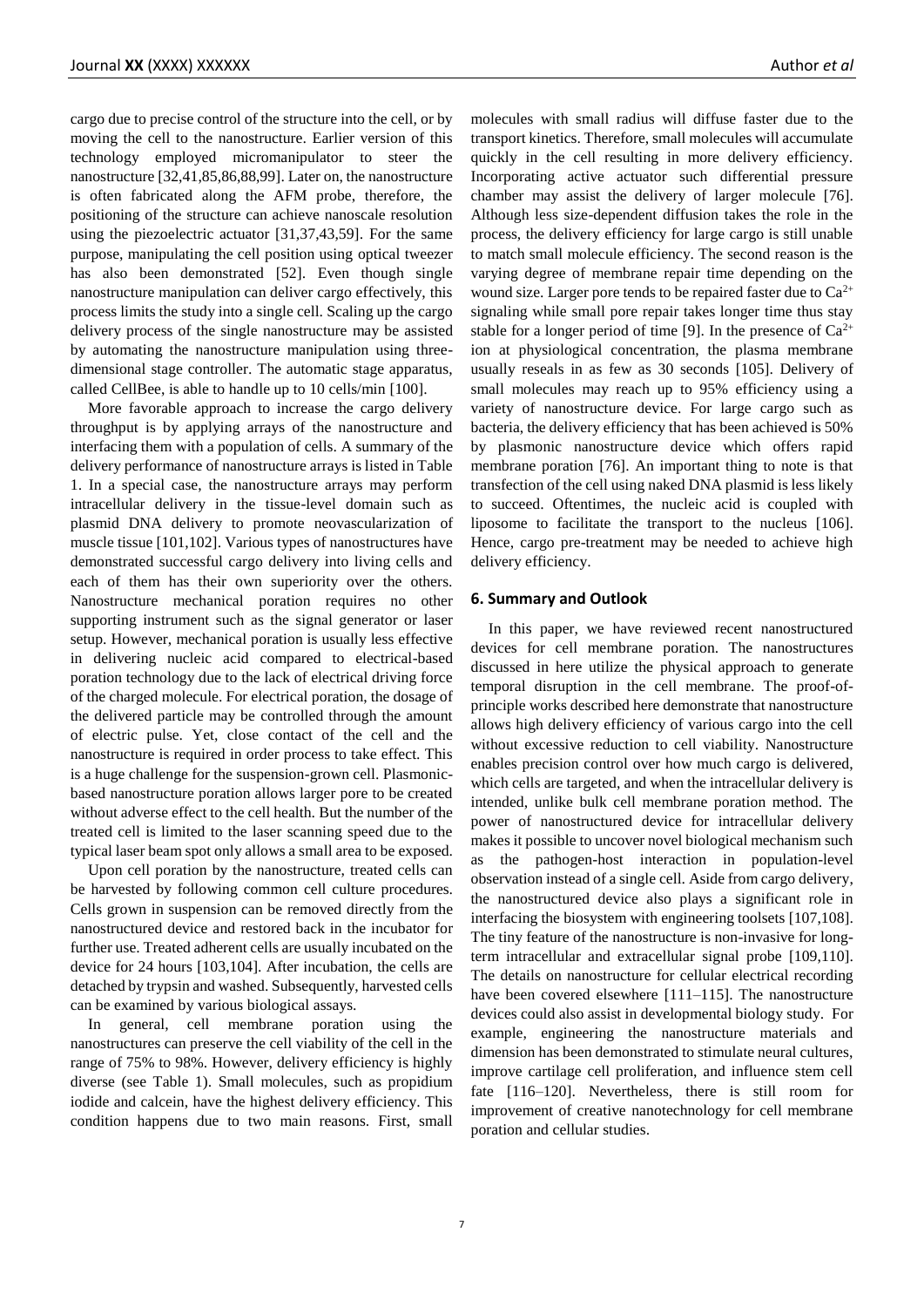It is important that future research investigate how living cell interacts with nanostructures as limited studies have been done in this area [107,121,122]. A serendipitous response of the cell when interacting with the structure may or may not be desired for the overall performance for cell poration. Culturing the cell in the nanostructured environment can induce various cell response such as a change in proliferation and differentiation [123,124]. Therefore, understanding cellnanostructure interfaces may provide guidance on how to optimize current technology to increase delivery efficiency without compromising cell health.

Another challenge is the limitation in nanofabrication which relying mostly on lithographic method. Until now, nanofabrication of a specific design is popularly conducted via lithography, either bottom-up or top-down approach. Even though innovative nanofabrication method has been investigated, conventional techniques such as photolithography and e-beam lithography are the ones that are widely available in academic and industrial settings [125– 127]. Novel research demonstrates that non-lithography techniques are able to fabricate a well-controlled nanostructure such as the vertically aligned nanowire [128,129]. Recently, plasmonic nanostructure for cell poration can also be fabricated using self-assembly of colloidal nanoparticle[130].

For *ex vivo* application like immunotherapy, a highthroughput intracellular delivery is an utmost importance. Current nanostructure device on average can achieve around  $\sim 10^5$  cells each processing time. In the clinical trial, a processing of  $10^8 - 10^9$  cells is required depending on the dosage [131]. To achieve this outcome, the viral vector is still a preferred choice for the adoptive immune therapy as a huge number of engineered cells can be manufactured [132]. However, engineering cells through viral vector tend to be labor intensive and handling viral agent requires some degrees of expertise. Viral vector transfection is also limited by the number and size of the gene to package [133]. Improving current nanostructured device may bridge this gap by offering high throughput cell processing. Novel nanostructure design or hybrid technology by combining multiple physical approaches may be able to unravel improved performance of the technology. The possibility offered by nanotechnology warrants more exploration for future research in cell membrane poration application.

#### **Acknowledgments**

The authors acknowledge support through the startup funds from the University of Colorado Boulder.

## **References**

- [2] Rosi N L, Giljohann D A, Thaxton C S, Lytton-Jean A K R, Han M S and Mirkin C A 2006 Science 312 1027–30
- [3] Maia J, Santos T, Aday S, Agasse F, Cortes L, Malva J O, Bernardino L and Ferreira L 2011 ACS Nano 5 97–106
- [4] Suh J S, Lee J Y, Choi Y S, Chong P C and Park Y J 2013 Biomaterials 34 4347–59
- [5] Chen A A, Derfus A M, Khetani S R and Bhatia S N 2005 Nucleic Acids Res 33 e190–e190
- [6] Tan S C and Yiap B C 2009 J Biomed Biotechnol 2009
- [7] Tieleman D P 2004 BMC Biochemistry 5 10
- [8] Neumann E, Schaefer-Ridder M, Wang Y and Hofschneider P H 1982 EMBO J. 1 841–5
- [9] Weaver J C and Chizmadzhev Y A 1996 Bioelectrochemistry and Bioenergetics 41 135–60
- [10] Esser A T, Smith K C, Gowrishankar T R, Vasilkoski Z and Weaver J C 2010 Biophys J 98 2506–14
- [11] Meacham J M, Durvasula K, Degertekin F L and Fedorov A G 2014 J Lab Autom. 19 1–18
- [12] Kim H J, Greenleaf J F, Kinnick R R, Bronk J T and Bolander M E 1996 Hum. Gene Ther. 7 1339–46
- [13] Bao S, Thrall B D and Miller D L 1997 Ultrasound Med Biol 23 953–9
- [14] Greenleaf W J, Bolander M E, Sarkar G, Goldring M B and Greenleaf J F 1998 Ultrasound in Medicine & Biology 24 587–95
- [15] Furth P A, Shamay A, Wall R J and Hennighausen L 1992 Analytical Biochemistry 205 365–8
- [16] Sharei A, Zoldan J, Adamo A, Sim W Y, Cho N, Jackson E, Mao S, Schneider S, Han M-J, Lytton-Jean A, Basto P A, Jhunjhunwala S, Lee J, Heller D A, Kang J W, Hartoularos G C, Kim K-S, Anderson D G, Langer R and Jensen K F 2013 PNAS 110 2082–7
- [17] Palumbo G, Caruso M, Crescenzi E, Tecce M F, Roberti G and Colasanti A 1996 Journal of Photochemistry and Photobiology B: Biology 36 41–6
- [18] Schneckenburger H, Hendinger A, Sailer R, Strauss W S L, Lyttek M and Schmitt M 2002 JBO, JBOPFO 7 410–7
- [19] Uchugonova A, König K, Bueckle R, Isemann A and Tempea G 2008 Opt. Express, OE 16 9357–64
- [20] Baumgart J, Humbert L, Boulais É, Lachaine R, Lebrun J-J and Meunier M 2012 Biomaterials 33 2345–50
- [21] Farokhzad O C and Langer R 2009 ACS Nano 3 16–20
- [22] Xu A M, Aalipour A, Leal-Ortiz S, Mekhdjian A H, Xie X, Dunn A R, Garner C C and Melosh N A 2014 Nature Communications 5 3613
- [23] Matsumoto D, Sathuluri R R, Kato Y, Silberberg Y R, Kawamura R, Iwata F, Kobayashi T and Nakamura C 2015 Scientific Reports 5 15325
- [24] Lewis B A and Engelman D M 1983 Journal of Molecular Biology 166 211–7
- [25] Carlo D D, Jeong K-H and Lee L P 2003 Lab Chip 3 287– 91
- [26] Yun S-S, Yoon S Y, Song M-K, Im S-H, Kim S, Lee J-H and Yang S 2010 Lab Chip 10 1442–6
- [27] Kim J, Hong J W, Kim D P, Shin J H and Park I 2012 Lab Chip 12 2914–21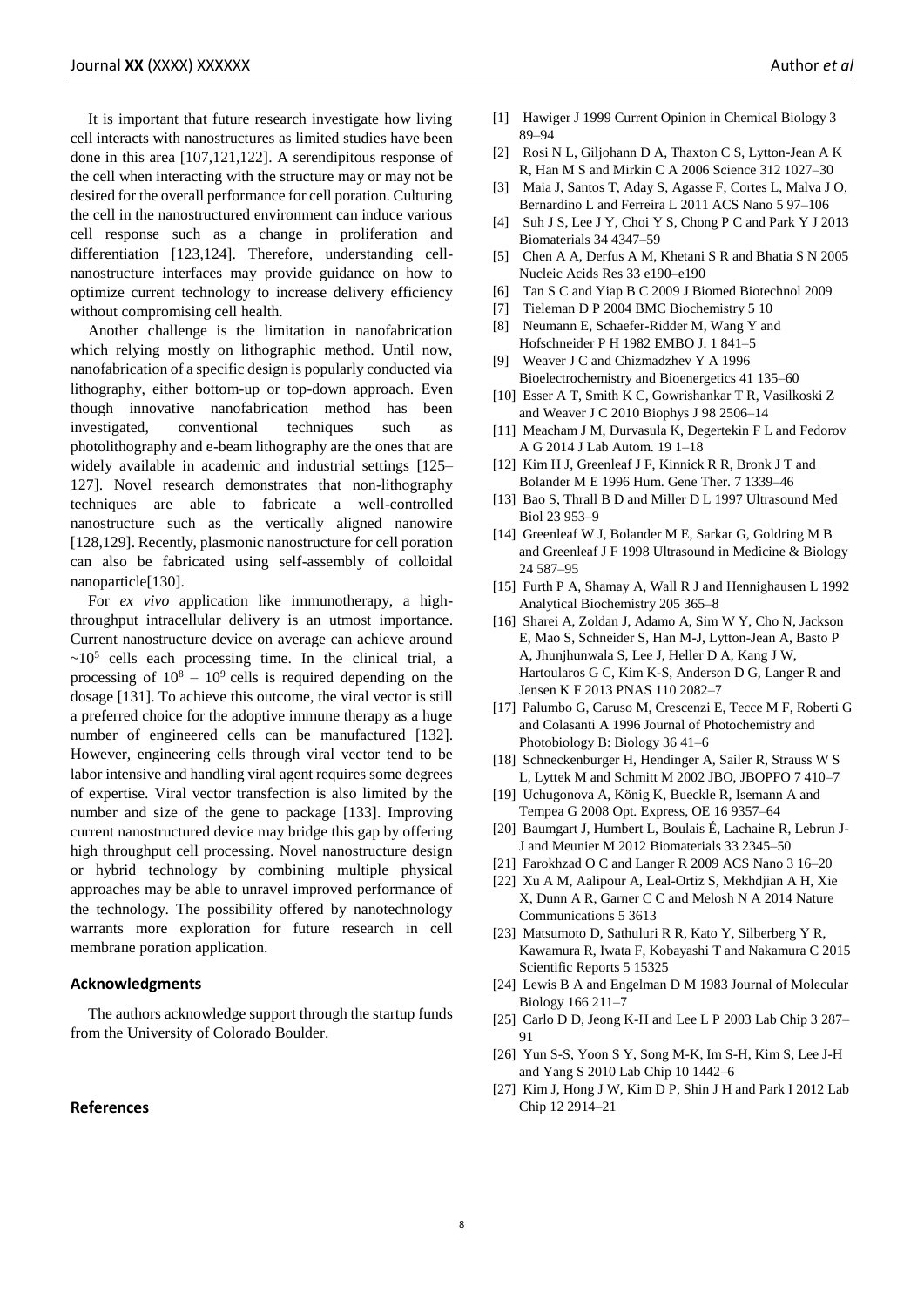- [28] So H, Lee K, Seo Y H, Murthy N and Pisano A P 2014 ACS Appl. Mater. Interfaces 6 6993–7
- [29] So H, Lee K, Murthy N and Pisano A P 2014 ACS Appl. Mater. Interfaces 6 20693–9
- [30] Xie X, Xu A M, Angle M R, Tayebi N, Verma P and Melosh N A 2013 Nano Lett. 13 6002–8
- [31] Obataya I, Nakamura C, Han, Nakamura N and Miyake J 2005 Nano Lett. 5 27–30
- [32] Schrlau M G, Falls E M, Ziober B L and Bau H H 2008 Nanotechnology 19 015101
- [33] Evans E, Heinrich V, Ludwig F and Rawicz W 2003 Biophysical Journal 85 2342–50
- [34] Sen S, Subramanian S and Discher D E 2005 Biophysical Journal 89 3203–13
- [35] Verma P, Wong I Y and Melosh N A 2010 Biointerphases 5 37–44
- [36] Shalek A K, Gaublomme J T, Wang L, Yosef N, Chevrier N, Andersen M S, Robinson J T, Pochet N, Neuberg D, Gertner R S, Amit I, Brown J R, Hacohen N, Regev A, Wu C J and Park H 2012 Nano Lett. 12 6498–504
- [37] Han S, Nakamura C, Obataya I, Nakamura N and Miyake J 2005 Biochemical and Biophysical Research Communications 332 633–9
- [38] Obataya I, Nakamura C, Han S, Nakamura N and Miyake J 2005 Biosensors and Bioelectronics 20 1652–5
- [39] Wang Y, Yang Y, Yan L, Kwok S Y, Li W, Wang Z, Zhu X, Zhu G, Zhang W, Chen X and Shi P 2014 Nature Communications 5 4466
- [40] Angle M R, Wang A, Thomas A, Schaefer A T and Melosh N A 2014 Biophysical Journal 107 2091–100
- [41] Knoblauch M, Hibberd J M, Gray J C and Bel A J E van 1999 Nature Biotechnology 17 906–9
- [42] Kouklin N A, Kim W E, Lazareck A D and Xu J M 2005 Appl. Phys. Lett. 87 173901
- [43] Chen X, Kis A, Zettl A and Bertozzi C R 2007 PNAS 104 8218–22
- [44] Singhal R, Orynbayeva Z, Sundaram R V K, Niu J J, Bhattacharyya S, Vitol E A, Schrlau M G, Papazoglou E S, Friedman G and Gogotsi Y 2011 Nature Nanotechnology 6 57–64
- [45] Thomas C E, Ehrhardt A and Kay M A 2003 Nature Reviews Genetics 4 346–58
- [46] Jin L, Zeng X, Liu M, Deng Y and He N 2014 Theranostics 4 240–55
- [47] Charras G T and Horton M A 2002 Biophysical Journal 82 2970–81
- [48] Denais C M, Gilbert R M, Isermann P, McGregor A L, Lindert M te, Weigelin B, Davidson P M, Friedl P, Wolf K and Lammerding J 2016 Science 352 353–8
- [49] Irianto J, Xia Y, Pfeifer C R, Athirasala A, Ji J, Alvey C, Tewari M, Bennett R R, Harding S M, Liu A J, Greenberg R A and Discher D E 2017 Current Biology 27 210–23
- [50] Anon 2017 Biophysical Journal 112 446–9
- [51] Anon 2017 Biophysical Journal 112 2271–9
- [52] Boukany P E, Morss A, Liao W, Henslee B, Jung H, Zhang X, Yu B, Wang X, Wu Y, Li L, Gao K, Hu X, Zhao X, Hemminger O, Lu W, Lafyatis G P and Lee L J 2011 Nature Nanotechnology 6 747–54
- [53] Xie X, Xu A M, Leal-Ortiz S, Cao Y, Garner C C and Melosh N A 2013 ACS Nano 7 4351–8
- [54] Caprettini V, Cerea A, Melle G, Lovato L, Capozza R, Huang J-A, Tantussi F, Dipalo M and Angelis F D 2017 Scientific Reports 7 8524
- [55] Gehl J Acta Physiologica Scandinavica 177 437–47
- [56] Li Y, Wu M, Zhao D, Wei Z, Zhong W, Wang X, Liang Z and Li Z 2015 Scientific Reports 5 17817
- [57] Golzio M, Teissié J and Rols M-P 2002 PNAS 99 1292–7
- [58] Derfus A M, Chan W C W and Bhatia S N Advanced Materials 16 961–6
- [59] Kang W, Yavari F, Minary-Jolandan M, Giraldo-Vela J P, Safi A, McNaughton R L, Parpoil V and Espinosa H D 2013 Nano Lett. 13 2448–57
- [60] Shahini M and Yeow J T W 2011 Nanotechnology 22 325705
- [61] Shahini M and W. Yeow J T 2013 Lab on a Chip 13 2585– 90
- [62] Santra T S, Wang P-C, Chang H-Y and Tseng F-G 2013 Appl. Phys. Lett. 103 233701
- [63] Jokilaakso N, Salm E, Chen A, Millet L, Duarte Guevara C, Dorvel B, Reddy B, Eriksson Karlstrom A, Chen Y, Ji H, Chen Y, Sooryakumar R and Bashir R 2013 Lab on a Chip 13 336–9
- [64] Riaz K, Leung S-F, Fan Z and Lee Y-K 2017 Sensors and Actuators A: Physical 255 10–20
- [65] Liu C, Xie X, Zhao W, Liu N, Maraccini P A, Sassoubre L M, Boehm A B and Cui Y 2013 Nano Lett. 13 4288–93
- [66] Pavlin M, Leben V and Miklavčič D 2007 Biochimica et Biophysica Acta (BBA) - General Subjects 1770 12–23
- [67] Pavlin M and Miklavčič D 2008 Bioelectrochemistry 74 38–46
- [68] Chang L, Bertani P, Gallego-Perez D, Yang Z, Chen F, Chiang C, Malkoc V, Kuang T, Gao K, James Lee L and Lu W 2016 Nanoscale 8 243–52
- [69] Xie C, Lin Z, Hanson L, Cui Y and Cui B 2012 Nature Nanotechnology 7 185–90
- [70] Lin Z C, Xie C, Osakada Y, Cui Y and Cui B 2014 Nature Communications 5 3206
- [71] Duan X, Gao R, Xie P, Cohen-Karni T, Qing Q, Choe H S, Tian B, Jiang X and Lieber C M 2012 Nature Nanotechnology 7 174–9
- [72] Ashkin A, Dziedzic J M, Bjorkholm J E and Chu S 1986 Opt. Lett., OL 11 288–90
- [73] Ding X, Lin S-C S, Kiraly B, Yue H, Li S, Chiang I-K, Shi J, Benkovic S J and Huang T J 2012 PNAS 109 11105–9
- [74] Guan J, Boukany P E, Hemminger O, Chiou N-R, Zha W, Cavanaugh M and Lee L J Advanced Materials 22 3997– 4001
- [75] VanDersarl J J, Xu A M and Melosh N A 2012 Nano Lett. 12 3881–6
- [76] Wu Y-C, Wu T-H, Clemens D L, Lee B-Y, Wen X, Horwitz M A, Teitell M A and Chiou P-Y 2015 Nature Methods 12 439–44
- [77] Lyu Z, Zhou F, Liu Q, Xue H, Yu Q and Chen H Advanced Functional Materials 26 5787–95
- [78] Saklayen N, Huber M, Madrid M, Nuzzo V, Vulis D I, Shen W, Nelson J, McClelland A A, Heisterkamp A and Mazur E 2017 ACS Nano 11 3671–80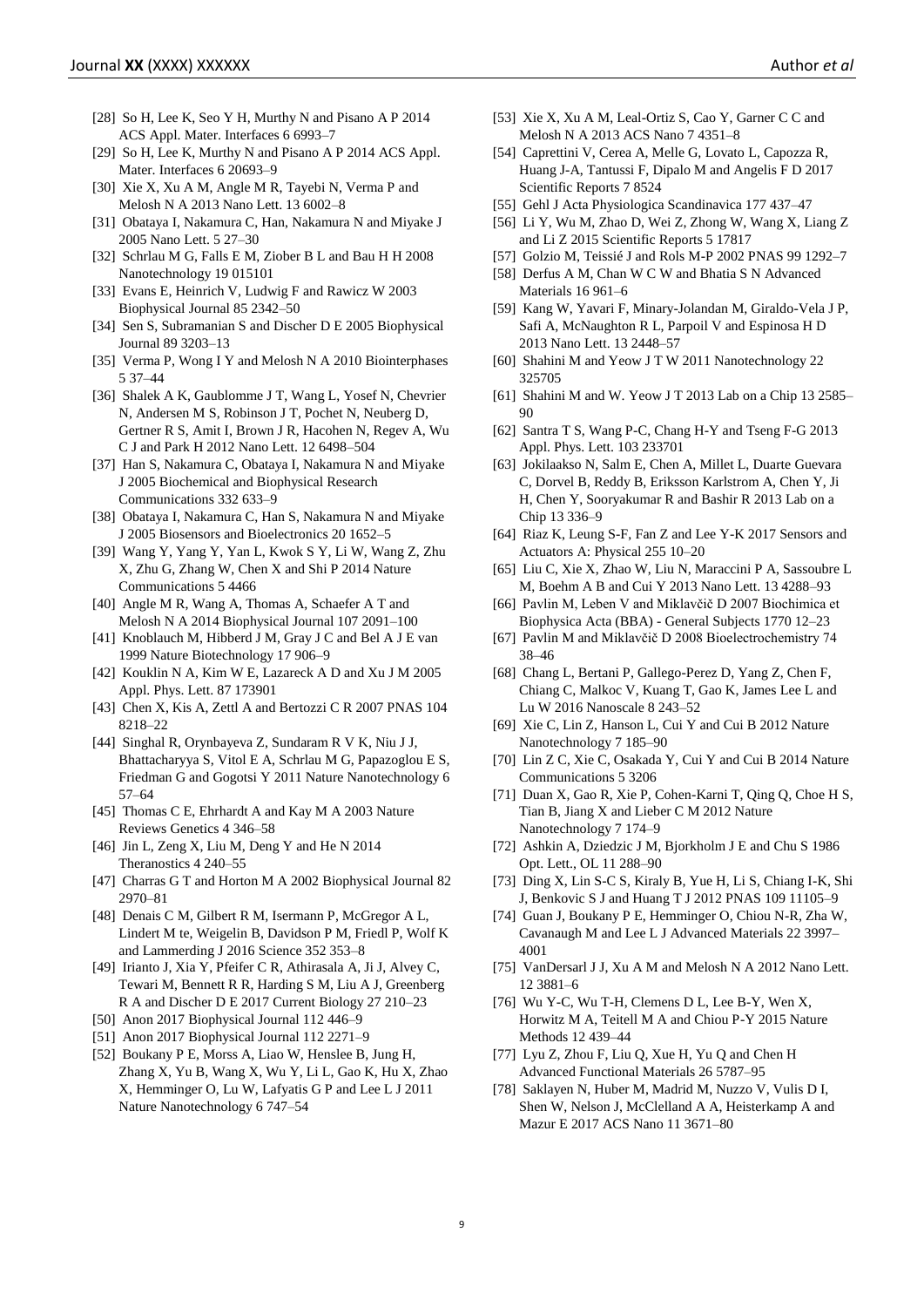- [79] Govorov A O, Zhang W, Skeini T, Richardson H, Lee J and Kotov N A 2006 Nanoscale Res Lett 1 84
- [80] Wang Y, Zaytsev M E, Lajoinie G, The H L, Eijkel J C T, Berg A van den, Versluis M, Weckhuysen B M, Zhang X, Zandvliet H J W and Lohse D 2018 PNAS 201805912
- [81] Xiong R, Raemdonck K, Peynshaert K, Lentacker I, De Cock I, Demeester J, De Smedt S C, Skirtach A G and Braeckmans K 2014 ACS Nano 8 6288–96
- [82] Baffou G, Quidant R and Girard C 2009 Appl. Phys. Lett. 94 153109
- [83] Courvoisier S, Saklayen N, Huber M, Chen J, Diebold E D, Bonacina L, Wolf J-P and Mazur E 2015 Nano Lett. 15 4461–6
- [84] Saklayen N, Kalies S, Madrid M, Nuzzo V, Huber M, Shen W, Sinanan-Singh J, Heinemann D, Heisterkamp A and Mazur E 2017 Biomed. Opt. Express, BOE 8 4756–71
- [85] Wu T-H, Teslaa T, Teitell M A and Chiou P-Y 2010 Opt. Express, OE 18 23153–60
- [86] Wu T-H, Teslaa T, Kalim S, French C T, Moghadam S, Wall R, Miller J F, Witte O N, Teitell M A and Chiou P-Y 2011 Anal. Chem. 83 1321–7
- [87] Xu J, Teslaa T, Wu T-H, Chiou P-Y, Teitell M A and Weiss S 2012 Nano Lett. 12 5669–72
- [88] Wu T-H, Sagullo E, Case D, Zheng X, Li Y, Hong J S, TeSlaa T, Patananan A N, McCaffery J M, Niazi K, Braas D, Koehler C M, Graeber T G, Chiou P-Y and Teitell M A 2016 Cell Metabolism 23 921–9
- [89] Messina G C, Dipalo M, Rocca R L, Zilio P, Caprettini V, Zaccaria R P, Toma A, Tantussi F, Berdondini L and Angelis F D Advanced Materials 27 7145–9
- [90] Mullett W M, Lai E P C and Yeung J M 2000 Methods 22 77–91
- [91] Duan X, Huang Y, Agarwal R and Lieber C M 2003 Nature 421 241–5
- [92] Ellis B, Mayer M A, Shambat G, Sarmiento T, Harris J, Haller E E and Vučković J 2011 Nature Photonics 5 297– 300
- [93] Chen R, Tran T-T D, Ng K W, Ko W S, Chuang L C, Sedgwick F G and Chang-Hasnain C 2011 Nature Photonics 5 170–5
- [94] Doherty G J and McMahon H T 2009 Annual Review of Biochemistry 78 857–902
- [95] Shah D A, Kwon S-J, Bale S S, Banerjee A, Dordick J S and Kane R S 2011 Biomaterials 32 3210–9
- [96] Kucsko G, Maurer P C, Yao N Y, Kubo M, Noh H J, Lo P K, Park H and Lukin M D 2013 Nature 500 54–8
- [97] Heller D A, Baik S, Eurell T E and Strano M S 2005 Advanced Materials 17 2793–9
- [98] Fakhri N, Wessel A D, Willms C, Pasquali M, Klopfenstein D R, MacKintosh F C and Schmidt C F 2014 Science 344 1031–5
- [99] Yum K, Na S, Xiang Y, Wang N and Yu M-F 2009 Nano Lett. 9 2193–8
- [100] Hara C, Tateyama K, Akamatsu N, Imabayashi H, Karaki K, Nomura N, Okano H and Miyawaki A 2006 Brain Cell Bio 35 229–37
- [101] Chiappini C, Rosa E D, Martinez J O, Liu X, Steele J, Stevens M M and Tasciotti E 2015 Nature Materials 14 532–9
- [102] Chiappini C, Martinez J O, De Rosa E, Almeida C S, Tasciotti E and Stevens M M 2015 ACS Nano 9 5500–9
- [103] Shalek A K, Robinson J T, Karp E S, Lee J S, Ahn D-R, Yoon M-H, Sutton A, Jorgolli M, Gertner R S, Gujral T S, MacBeath G, Yang E G and Park H 2010 PNAS 107 1870– 5
- [104] Cao Y, Chen H, Qiu R, Hanna M, Ma E, Hjort M, Zhang A, Lewis R S, Wu J C and Melosh N A 2018 Science Advances 4 eaat8131
- [105] Sharei A, Poceviciute R, L. Jackson E, Cho N, Mao S, C. Hartoularos G, Y. Jang D, Jhunjhunwala S, Eyerman A, Schoettle T, Langer R and F. Jensen K 2014 Integrative Biology 6 470–5
- [106] Felgner P L, Gadek T R, Holm M, Roman R, Chan H W, Wenz M, Northrop J P, Ringold G M and Danielsen M 1987 PNAS 84 7413–7
- [107] Tian B, Xu S, Rogers J A, Cestellos-Blanco S, Yang P, Carvalho-de-Souza J L, Bezanilla F, Liu J, Bao Z, Hjort M, Cao Y, Nicholas Melosh, Lanzani G, Benfenati F, Galli G, Gygi F, Kautz R, Gorodetsky A A, Kim S S, Lu T K, Anikeeva P, Cifra M, Krivosudský O, Daniel Havelka and Jiang Y 2018 Phys. Biol. 15 031002
- [108] Jiang Y, Li X, Liu B, Yi J, Fang Y, Shi F, Gao X, Sudzilovsky E, Parameswaran R, Koehler K, Nair V, Yue J, Guo K, Fang Y, Tsai H-M, Freyermuth G, Wong R C S, Kao C-M, Chen C-T, Nicholls A W, Wu X, Shepherd G M G and Tian B 2018 Nature Biomedical Engineering 2 508
- [109] Robinson J T, Jorgolli M, Shalek A K, Yoon M-H, Gertner R S and Park H 2012 Nature Nanotechnology 7 180–4
- [110] Abbott J, Ye T, Qin L, Jorgolli M, Gertner R S, Ham D and Park H 2017 Nature Nanotechnology 12 460–6
- [111] Alivisatos A P, Andrews A M, Boyden E S, Chun M, Church G M, Deisseroth K, Donoghue J P, Fraser S E, Lippincott-Schwartz J, Looger L L, Masmanidis S, McEuen P L, Nurmikko A V, Park H, Peterka D S, Reid C, Roukes M L, Scherer A, Schnitzer M, Sejnowski T J, Shepard K L, Tsao D, Turrigiano G, Weiss P S, Xu C, Yuste R and Zhuang X 2013 ACS Nano 7 1850–66
- [112] Tian B and Lieber C M 2013 Annual Review of Analytical Chemistry 6 31–51
- [113] Zhang A and Lieber C M 2016 Chem. Rev. 116 215–57
- [114] Parameswaran R and Tian B 2018 Acc. Chem. Res. 51] 1014–22
- [115] Abbott J, Ye T, Ham D and Park H 2018 Acc. Chem. Res. 51 600–8
- [116] Hällström W, Mårtensson T, Prinz C, Gustavsson P, Montelius L, Samuelson L and Kanje M 2007 Nano Lett. 7 2960–5
- [117] Piret G, Perez M-T and Prinz C N 2015 ACS Appl. Mater. Interfaces 7 18944–8
- [118] Oh S, Daraio C, Chen L-H, Pisanic T R, Fiñones R R and Jin S 2006 Journal of Biomedical Materials Research Part A 78A 97–103
- [119] Oh S, Brammer K S, Li Y S J, Teng D, Engler A J, Chien S and Jin S 2009 PNAS 106 2130–5
- [120] Dalby M J, Gadegaard N and Oreffo R O C 2014 Nature Materials 13 558–69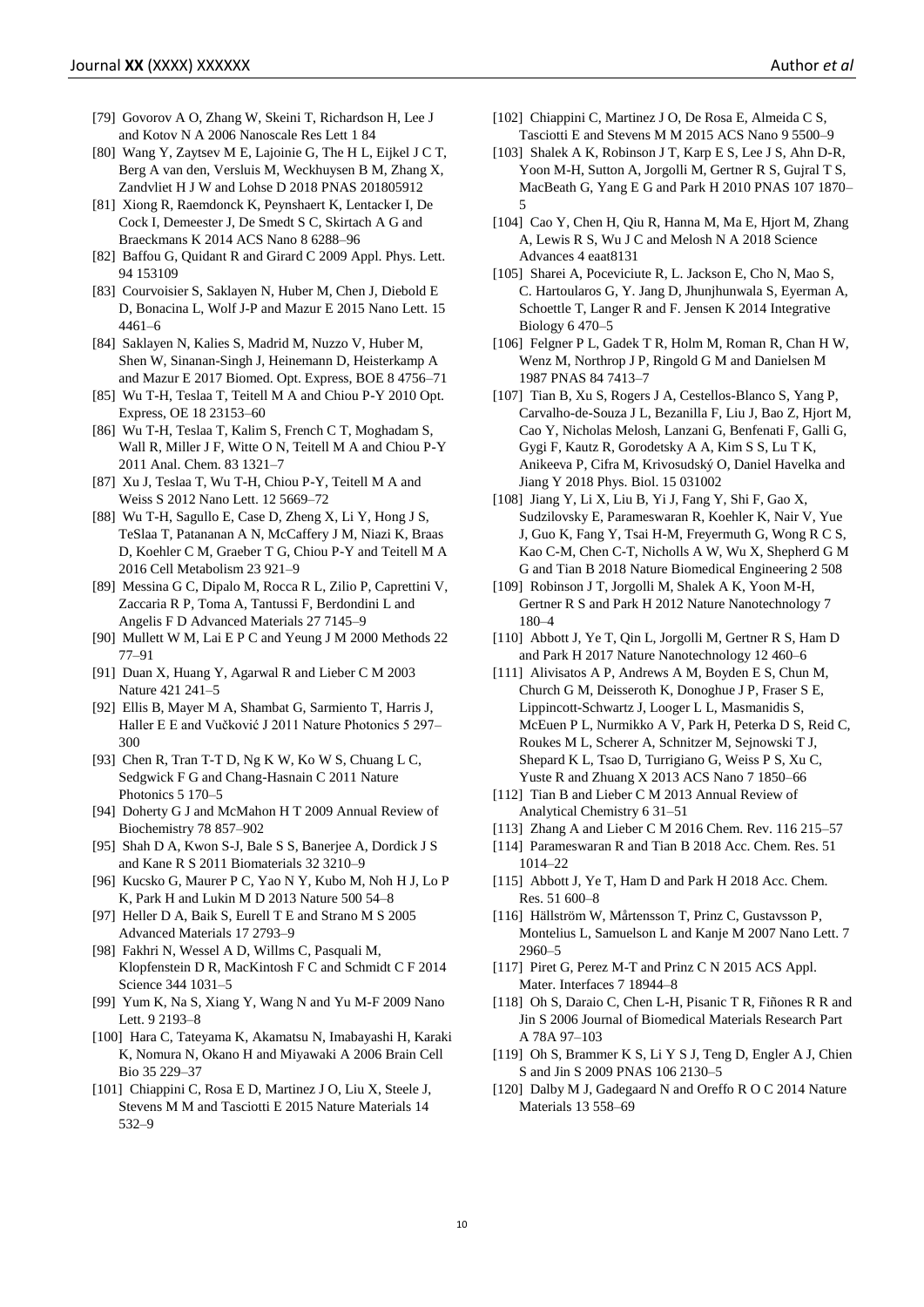- [121] Capozza R, Caprettini V, Gonano C A, Bosca A, Moia F, Santoro F and De Angelis F 2018 ACS Appl. Mater. Interfaces 10 29107–14
- [122] Dipalo M, McGuire A F, Lou H-Y, Caprettini V, Melle G, Bruno G, Lubrano C, Matino L, Li X, De Angelis F, Cui B and Santoro F 2018 Nano Lett. 18 6100–5
- [123] Ding Y, Yang Z, Bi C W C, Yang M, Xu S L, Lu X, Huang N, Huang P and Leng Y 2014 ACS Appl. Mater. Interfaces 6 12062–70
- [124] Persson H, Li Z, Tegenfeldt J O, Oredsson S and Prinz C N 2015 Scientific Reports 5 18535
- [125] Gates B D, Xu Q, Love J C, Wolfe D B and Whitesides G M 2004 Annual Review of Materials Research 34 339– 72
- [126] Gates B D, Xu Q, Stewart M, Ryan D, Willson C G and Whitesides G M 2005 Chem. Rev. 105 1171–96
- [127] Vazquez-Mena O, Gross L, Xie S, Villanueva L G and Brugger J 2015 Microelectronic Engineering 132 236–54
- [128] Chern W, Hsu K, Chun I S, Azeredo B P de, Ahmed N, Kim K-H, Zuo J, Fang N, Ferreira P and Li X 2010 Nano Lett. 10 1582–8
- [129] Azeredo B P, Sadhu J, Ma J, Jacobs K, Kim J, Lee K, Eraker J H, Li X, Sinha S, Fang N, Ferreira P and Hsu K 2013 Nanotechnology 24 225305
- [130] Madrid M, Saklayen N, Shen W, Huber M, Vogel N and Mazur E 2018 ACS Appl. Bio Mater.
- [131] Lee D W, Kochenderfer J N, Stetler-Stevenson M, Cui Y K, Delbrook C, Feldman S A, Fry T J, Orentas R, Sabatino M, Shah N N, Steinberg S M, Stroncek D, Tschernia N, Yuan C, Zhang H, Zhang L, Rosenberg S A, Wayne A S and Mackall C L 2015 The Lancet 385 517–28
- [132] Tumaini B, Lee D W, Lin T, Castiello L, Stroncek D F, Mackall C, Wayne A and Sabatino M 2013 Cytotherapy 15 1406–15
- [133] Kay M A 2011 Nature Reviews Genetics 12 316–28
- [134] Chen X, Zhu G, Yang Y, Wang B, Yan L, Zhang K Y, Lo K K-W and Zhang W Advanced Healthcare Materials 2 1103–7
- [135] Park S, Choi S-O, Paik S, Choi S, Allen M and Prausnitz M 2016 Biomed Microdevices 18 10
- [136] Matsumoto D, Yamagishi A, Saito M, Sathuluri R R, Silberberg Y R, Iwata F, Kobayashi T and Nakamura C 2016 Journal of Bioscience and Bioengineering 122 748– 52
- [137] Mann D G J, McKnight T E, McPherson J T, Hoyt P R, Melechko A V, Simpson M L and Sayler G S 2008 ACS Nano 2 69–76
- [138] McKnight T E, Melechko A V, Griffin G D, Guillorn M A, Merkulov V I, Serna F, Hensley D K, Doktycz M J, Lowndes D H and Simpson M L 2003 Nanotechnology 14 551
- [139] Park S, Kim Y-S, Kim W B and Jon S 2009 Nano Lett. 9 1325–9
- [140] Peer E, Artzy-Schnirman A, Gepstein L and Sivan U 2012 ACS Nano 6 4940–6
- [141] Kim K H, Kim J, Choi J S, Bae S, Kwon D, Park I, Kim D H and Seo T S Small 11 6215–24
- [142] Chang L, Gallego-Perez D, Zhao X, Bertani P, Yang Z, Chiang C-L, Malkoc V, Shi J, K. Sen C, Odonnell L, Yu J, Lu W and James Lee L 2015 Lab on a Chip 15 3147–53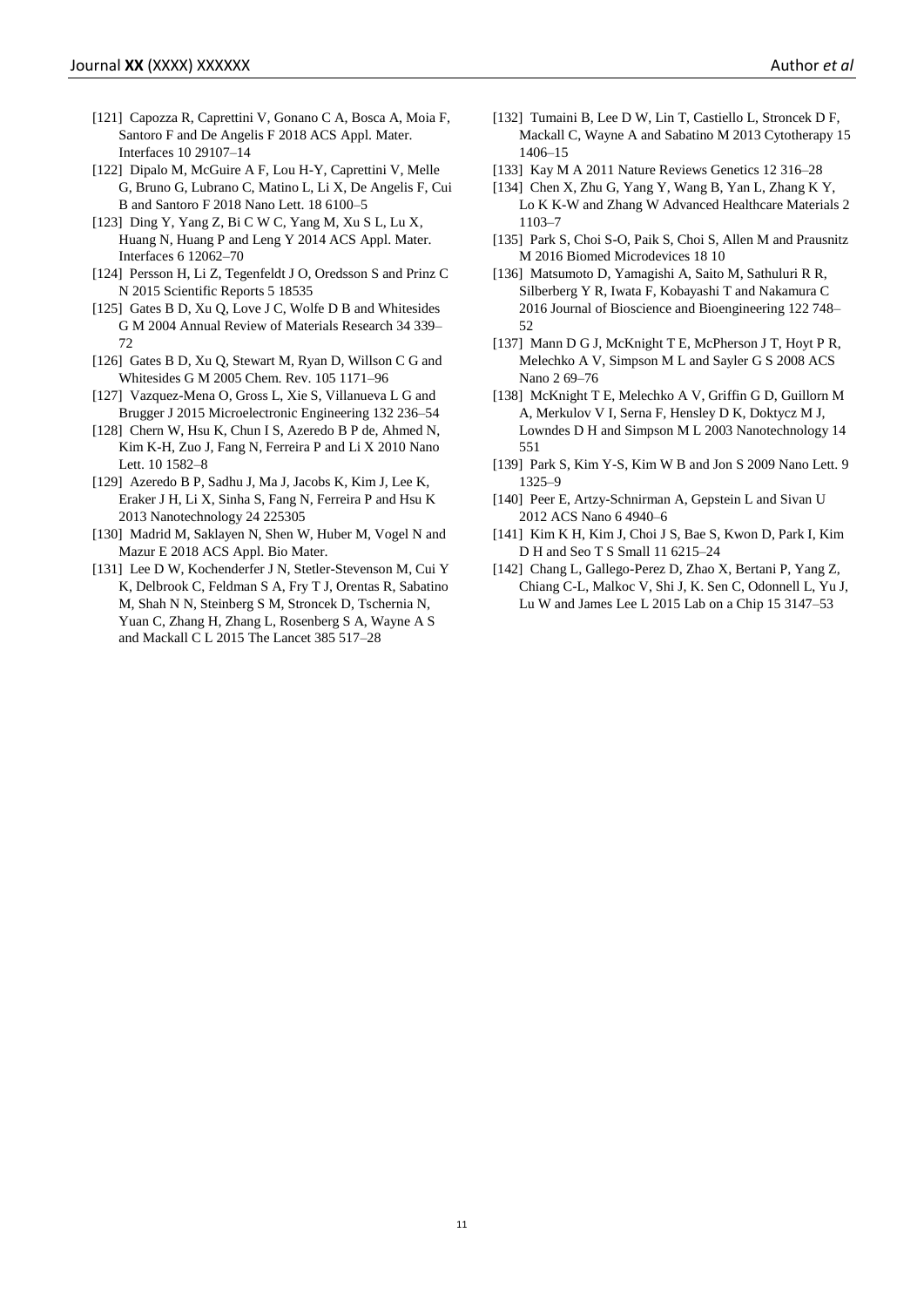# **Table 1.** Nanostructure Arrays for Intracellular Delivery

| No. | Type of Nanostructure<br>Arrays                                                                                                                                 | Transduction<br>Principle | Type of Cell                                                                                            | Type of<br>Cargo                                  | Delivery Performance:<br>Delivery Efficiency (%D)<br>Cell Viability (%V)                                                                | Remarks                                                                                       |
|-----|-----------------------------------------------------------------------------------------------------------------------------------------------------------------|---------------------------|---------------------------------------------------------------------------------------------------------|---------------------------------------------------|-----------------------------------------------------------------------------------------------------------------------------------------|-----------------------------------------------------------------------------------------------|
| 1.  | Vertically aligned silicon<br>nanowire [36,103]<br>Diameter $<$ 150 nm<br>Height = $1-3 \mu m$                                                                  | Mechanical                | Dendritic cells<br><b>B</b> cells<br>T cells<br>Macrophages<br>NK Cells<br>NIH3T3<br>Hippocampal neuron | <b>DNA</b><br><b>RNA</b><br>Protein               | %D < 95%<br>$\%V < 95\%$                                                                                                                | Effective for various<br>immune cells                                                         |
| 2.  | Diamond nanoneedle array<br>[39, 134]<br>Diameter = $300 - 500$ nm<br>Height = $4.5 - 7.5 \mu m$                                                                | Mechanical                | NIH3T3<br>A549<br>Hippocampal neuron                                                                    | EthD-1<br>Dextran<br>QD<br>Antibody<br><b>DNA</b> | % D: $EthD-1 < 80%$<br>% D: $3k$ Dextran $< 60\%$<br>% D: 20 nm QD < $60\%$<br>% D: Antibody $< 35.5%$<br>% D: DNA $< 45\%$<br>%V < 92% | Implemented using<br>common centrifugation<br>system                                          |
| 3.  | Microfabricated silicon<br>nanoneedle arrays with<br>tapered wall [135] or<br>straight wall $[23, 136]$<br>Diameter = $23 - 200$ nm<br>Height = $12 - 25 \mu m$ | Mechanical                | HeLa<br>NIH3T3<br><b>DU145</b>                                                                          | Dextran<br>Protein<br><b>DNA</b>                  | %D: 70 $k$ Dextran $<$ 40%<br>%D: Cre enzyme $<$ 40%<br>% D: DNA $<$ 34%<br>%V < 90%                                                    | Higher delivery<br>performance by<br>oscillating the<br>nanostructure                         |
| 4.  | Vertically aligned carbon<br>nanofiber arrays for RNAi<br>[137, 138]<br>Diameter $= 100$ nm<br>Height = $10 - 17 \mu m$                                         | Mechanical                | CHO-K1                                                                                                  | shRNA<br><b>DNA</b>                               | %D: $shRNA < 89%$<br>%D: 2 DNAs $< 76.7\%$                                                                                              | Co-delivery of multiple<br>genes                                                              |
| 5.  | Carbon nano-syringe array<br>[139]<br>Diameter = $50 \text{ nm}$<br>Height = $40 - 160$ nm                                                                      | Mechanical                | NIH3T3                                                                                                  | <b>DNA</b>                                        | %D < 34%<br>%V < 85%                                                                                                                    | Hollow tubes of the<br>nanosyringe allows<br>cargo loading prior to<br>cell poration          |
| 6.  | Silicon hollow nanoneedle<br>array [140]<br>Diameter = $250 - 500$ nm<br>Height = $5 \mu m$                                                                     | Mechanical                | NIH3T3<br><b>HEK293</b>                                                                                 | Dextran<br><b>DNA</b>                             | %D < 70%                                                                                                                                | Requiring saponin for<br>delivery                                                             |
| 7.  | Nanostraw <sup>[75]</sup><br>Diameter $= 100$ nm<br>Height = $1 \mu m$                                                                                          | Mechanical                | <b>CHO</b><br>HeLa                                                                                      | Ion<br>Dye<br><b>DNA</b>                          | %D: $Co^{2+} < 70\%$<br>%D: Alexa Fluor < 40%<br>% D: $DNA < 10%$                                                                       | Highly dense structures<br>at around $10^7$ straws/cm <sup>2</sup>                            |
| 8.  | ZnO Nanowire in<br>microchannel<br>$[141]$<br>Diameter = $37 \text{ nm}$<br>$Height = 530$ nm                                                                   | Mechanical                | MCF-7                                                                                                   | Molecular<br>beacon                               | %D < 59%<br>%V < 83%                                                                                                                    | Pressure-driven<br>microchannel utilizing<br>PDMS membrane to<br>move cell to the<br>nanowire |
| 9.  | Silicon nanochannel<br>electroporation [68,142]<br>Pore size $= 650$ nm                                                                                         | Electrical                | H <sub>9</sub> C <sub>2</sub><br>NK-92<br>Mouse embryonic<br>fibroblast                                 | Nucleotide<br><b>DNA</b>                          | %D: ODN $<$ 73%<br>%D: DNA < 74%<br>%D: OSKM < 10%<br>%V < 90%                                                                          | Precise control over<br>delivered cargo at single<br>cell level                               |
| 10. | Aluminum nanospike<br>electroporation [64]                                                                                                                      | Electrical                | HeLa                                                                                                    | Propidium<br>iodide (PI)                          | $%D < 93\%$<br>$\%V < 93\%$                                                                                                             | Low voltage operation<br>without any bubble<br>generation                                     |